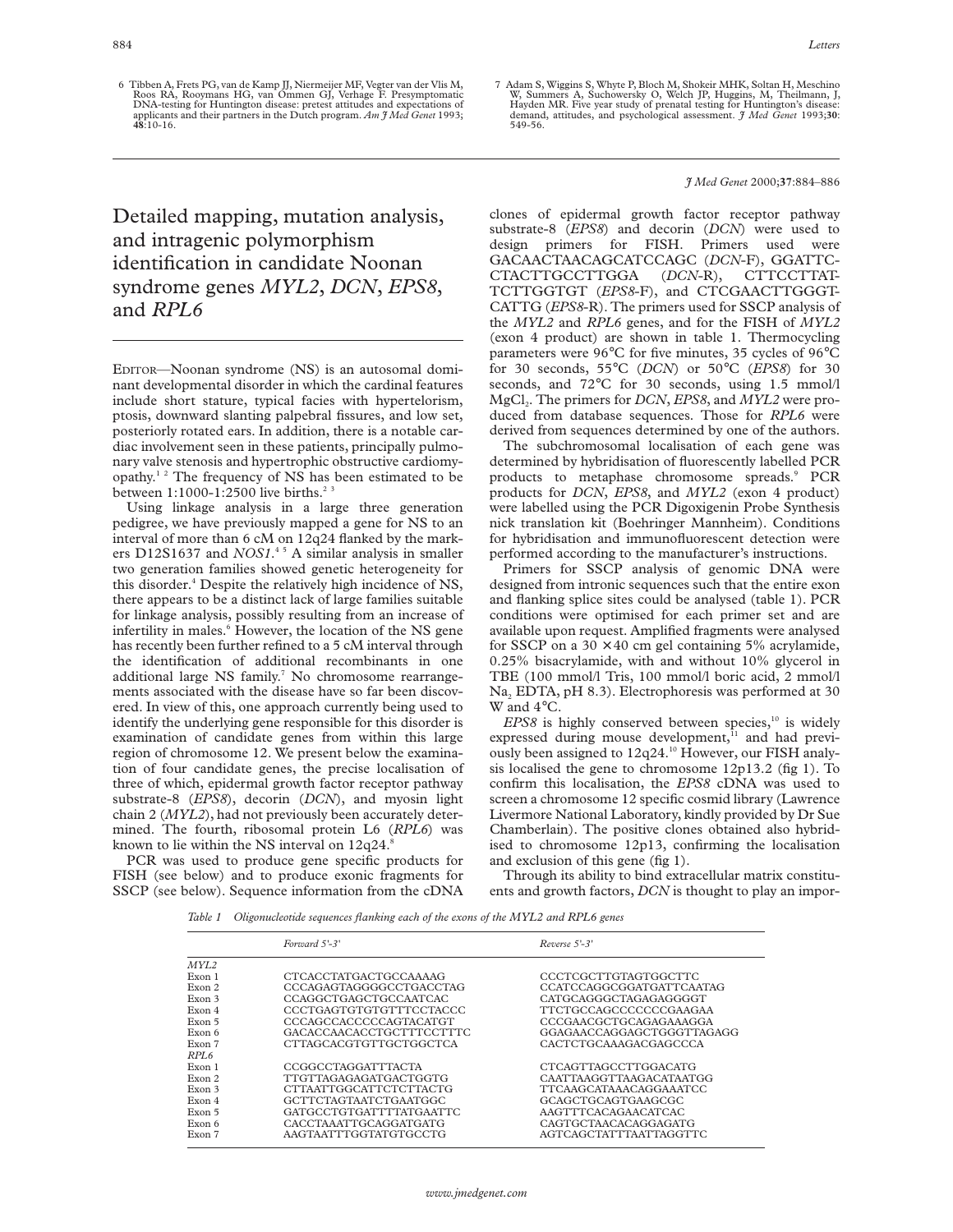

*Figure 1 FISH using cosmid c62A3 that contains a fragment of the EPS8 gene. The cosmid (a) hybridised to the distal part of 12p. YACs 887b9 and 955d8 (b) flank the NS critical region at 12q24. A biotinylated 12* á *satellite probe (ONCOR) was used as a marker for chromosome 12 (c).*



*Figure 2 FISH using cosmid 91F7 that contains part of the MYL2 gene. The cosmid hybridised in the NS critical region between the YACs 887b9 and 955d8 (shown together as a). A biotinylated 12* á *satellite probe (ONCOR) was used as a marker for chromosome 12 (b).*

tant role in the remodelling and maintenance of extracellular matrices.<sup>12 13</sup> Two previous studies, both using radiolabelled in situ hybridisation, suggested different localisations for the *DCN* gene on chromosome 12 at bands  $12q21-q22$  and  $12q23$ .<sup>14 15</sup> In view of its proposed function, *DCN* would be an excellent candidate for NS if it mapped within the interval. FISH clearly showed that the *DCN* gene maps at 12q13.2q proximal to both of the previous locations, and once again can be excluded as a candidate for NS.

While the genes described above were shown to be located outside the NS locus, this was not the case for the *MYL2* gene. *MYL2* has previously been assigned to chromosome  $12q23-q24.3$  by in situ hybridisation.<sup>16</sup> Although the precise function of the protein is not understood, MYL2 is known to be critical for the correct regulation of myosin ATPase activity in smooth muscle.17 The nonmuscle myosin II-B is known to be required for normal development of the mouse heart<sup>18</sup> and an increase in ventricular MYL2 has been observed during myocardial hypertrophy in patients with valvular stenosis. In addition, missense mutations within the *MYL2* gene have been identified in patients with a rare variant of cardiac hypertrophy,<sup>17</sup> an intriguing observation in view of the cardiac anomalies associated with NS. As a result of its position and putative function, *MYL2* was regarded as a strong candidate gene for NS.

Using a labelled *MYL2* gene fragment in conjunction with genomic clones that flank the NS critical interval, we were able to show that the *MYL2* gene overlaps the assignment of the NS gene at 12q24 (fig 2). Sequence information from the *MYL2* gene was used to design primers, which were used in SSCP analysis in 22 familial<sup>4</sup> and 44 sporadic NS patients. Primers were designed which flanked each of the seven *MYL2* exons including splice sites (table 1). Three band shifts were detected in these regions (data not shown). However, the same shifts were also seen with a high frequency in normal controls, or the corresponding change in the nucleotide sequence did not lead to an amino acid substitution, indicating that these changes represent normal polymorphisms. Sequencing showed one substitution at codon 44 (ATT to ATC) which does not result in an amino acid change, while the others were the result of variations in a GT repeat immediately 3' to exon 4. The absence of any pathogenic mutations in the coding regions of *MYL2* in any NS patients makes it unlikely that this is the causative gene.

In *Drosophila*, mutations in genes for the ribosomal proteins have been shown to cause the *minute* phenotype, which includes small body size, diminished fertility, and specific somatic abnormalities.<sup>19-21</sup> Furthermore, the ribosomal protein genes *RPS4X* and *RPS4Y* are discussed as "candidate" genes for Turner syndrome.<sup>22-24</sup> Turner syndrome and NS have short stature and webbing of the neck as common symptoms. Heart malformations, although of a different type, are also associated with both disorders. The human *RPL6* gene is located in the NS critical interval, $8^{25}$  suggesting this gene as a candidate.

To check for possible mutations, the six coding exons of the *RPL6* gene as well as the preceding exon containing the 5'UTR were screened by SSCP analysis in the same subset of NS patients as used for the *MYL2* gene. The primers are shown in table 1. In exon 4, a point mutation was found in two unrelated affected subjects from small families with only two parents and two sibs. This mutation is predicted to cause the substitution of lysine, residue 139, for an asparagine (Lys139Asn). While the substitution cosegregates with NS in one family, it does not in the second, in which NS does not cosegregate with the critical region on chromosome 12. No mutations were found in the large family with NS linked to 12q24, and the Lys139Asn substitution was also seen in one out of 150 unaffected controls, showing this A to C transversion to be a rare polymorphism. As for *MYL2*, the analysis suggests that a role for *RPL6* in NS is unlikely. Mutations influencing the expression of these genes cannot yet be excluded as being causative for NS.

In summary, as part of a positional candidate cloning strategy to identify a gene for NS, we have examined a number of potentially interesting candidate genes on chromosome 12. Two were excluded by FISH, while two others located within the NS critical interval showed no causative mutations. In the absence of additional recombination events in NS families which can be unequivocally linked to chromosome 12, a screening strategy geared towards the identification of any chromosomal rearrangements within the NS critical interval is currently being used. In conjunction with this approach, the construction of a genomic contig encompassing the entire NS critical interval, and its sequencing, is also in progress.

A ION\*¥ A H CROSBY\*¥ H KREMER†¥ N KENMOCHI‡ M VAN REEN†¥ C FENSKE\*¥ I VAN DER BURGT†¥ H G BRUNNER†¥ K MONTGOMERY§¥

The first three authors contributed equally to this work. We would like to thank the Birth Defects Foundation and the British Heart Foundation (grant PG/95077) for their support, and the Dutch Heart Foundation for funding HK and MvR.